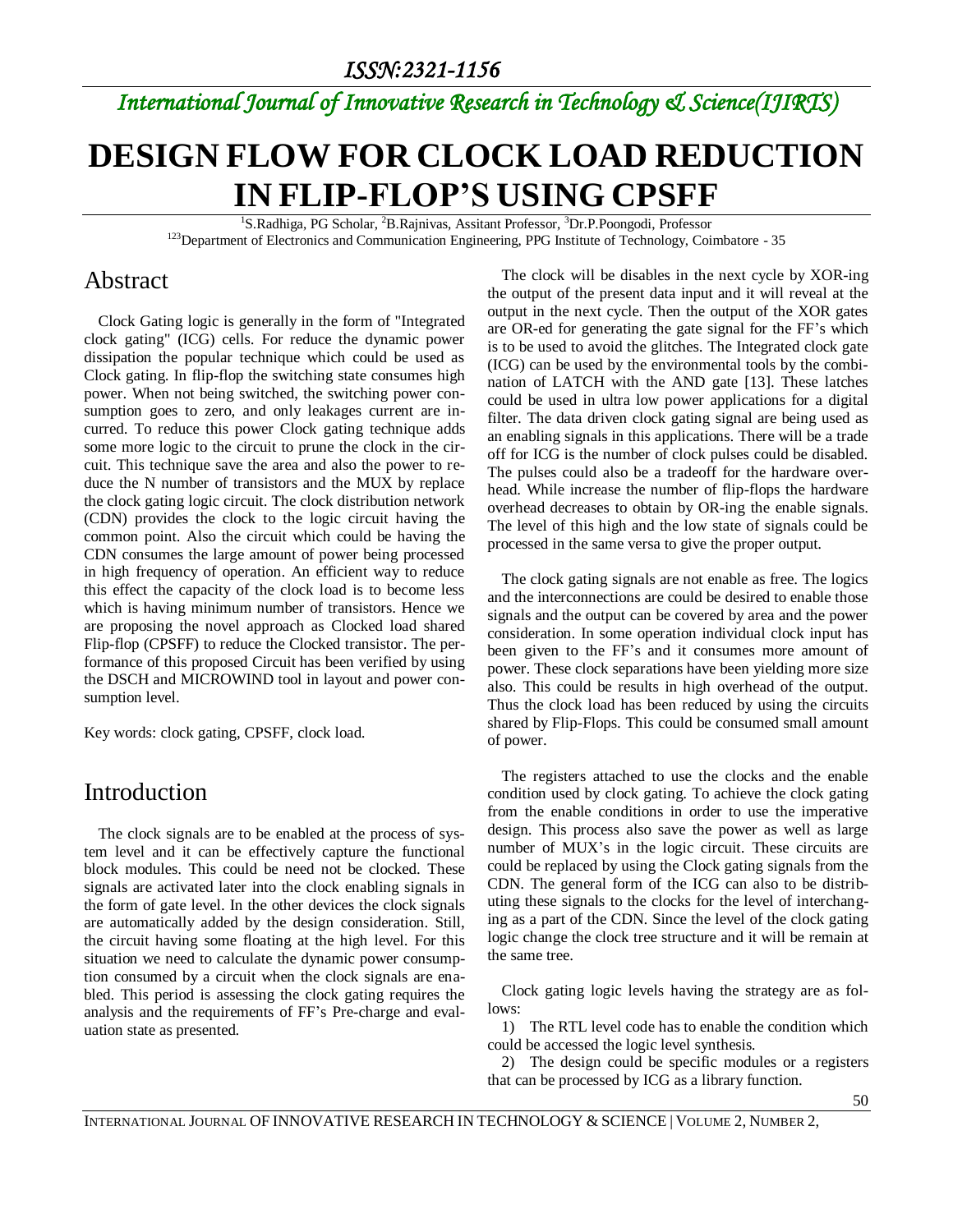### *International Journal of Innovative Research in Technology & Science(IJIRTS)*

3) The automated clock gating has been semiautomatically inserted and it will be generated as an ICG cells. So this will be enable the RTL level or it will be insert into the ICG level for the optimizations..

### Existing System

#### Conventional CDN with sequential elements

In the conventional flip-flop's the CDN can having the sequential elements like flip-flop's and latches. The clocking system which could be distributing the clock signals to the elements having the high power consumption along with the N number of clock signals. The load for the clock signals has been additionally added and it will produce the individual clock system to the circuits. In a VLSI system this could be a major concern for designing the circuits. The high power has been consumed by the clock drivers for the fabrication of on-chips. For the single edge triggered flip-flops and the transmission gate flip-flops are having master and slave.

For this type of flip-flops is also having the two stages while its operation, it reaches the output stage having higher time consumption. So this leads to higher power consumption for the circuit and also the layout level of consideration. The switching delay are increased by using the CDN flipflops contains N number of clocking transistors. The description of this delay has to be modified as a level of the transistor size and the level of the clock load. This state of the pre-charge and evaluate can also be derived in the circuit as a layout and the debugging level. This level modified as the CDN elements for the external signals which could be enabled as a part of the other consideration for the clock pulses. These gating cannot be added as a signal generation for the adopted level to their signal level modification.

#### Proposed System

#### Clock gating technique

In flip-flop the clock load is main concern for consuming the power as dynamic dissipation. The clock gating is a popular technique that could be evaluated to reduce the power consumption in the designed circuit. The related features as area and also the performance get declared as a form of energy into the designed circuit. The signals can be enabled by the sector to the level of layout and the area. Sequential clock gating is used to enable the up and down streams for the extracting process. For this enable conditions the additional registers can be clock gated. By the asynchronous

circuitry the various clock gating can be defined by the "clock" for simple approximations of the data-dependent exhibited circuit. As we can gate this synchronous circuit the clock enabling signals are get extracted and then it goes to zero for the power consumption in that circuit. This circuit only enables the condition which could be allocated at the logic level transitions and the process of getting the output data for these enabling signals.



**Figure 1. Clock signal enabling**

The enabling signal EN cannot be supplied to the circuit means it does not supply the clock pulses. When this type of situation get communicated the power dissipation can be saved as a register and more circuits. The reason can be eliminating the signal which could be transferred to the inputs of the registers and the dynamic power dissipation can be saved if clock pulses are not enabled. But this situation can be continued means the performance of the circuit and that the portable device cannot be in the form good performance for these signals. The way cannot be handled in that term to the registers for the signal transitions for this fan-out condition to be eliminated.



**Figure 2. Schematic for clock gating**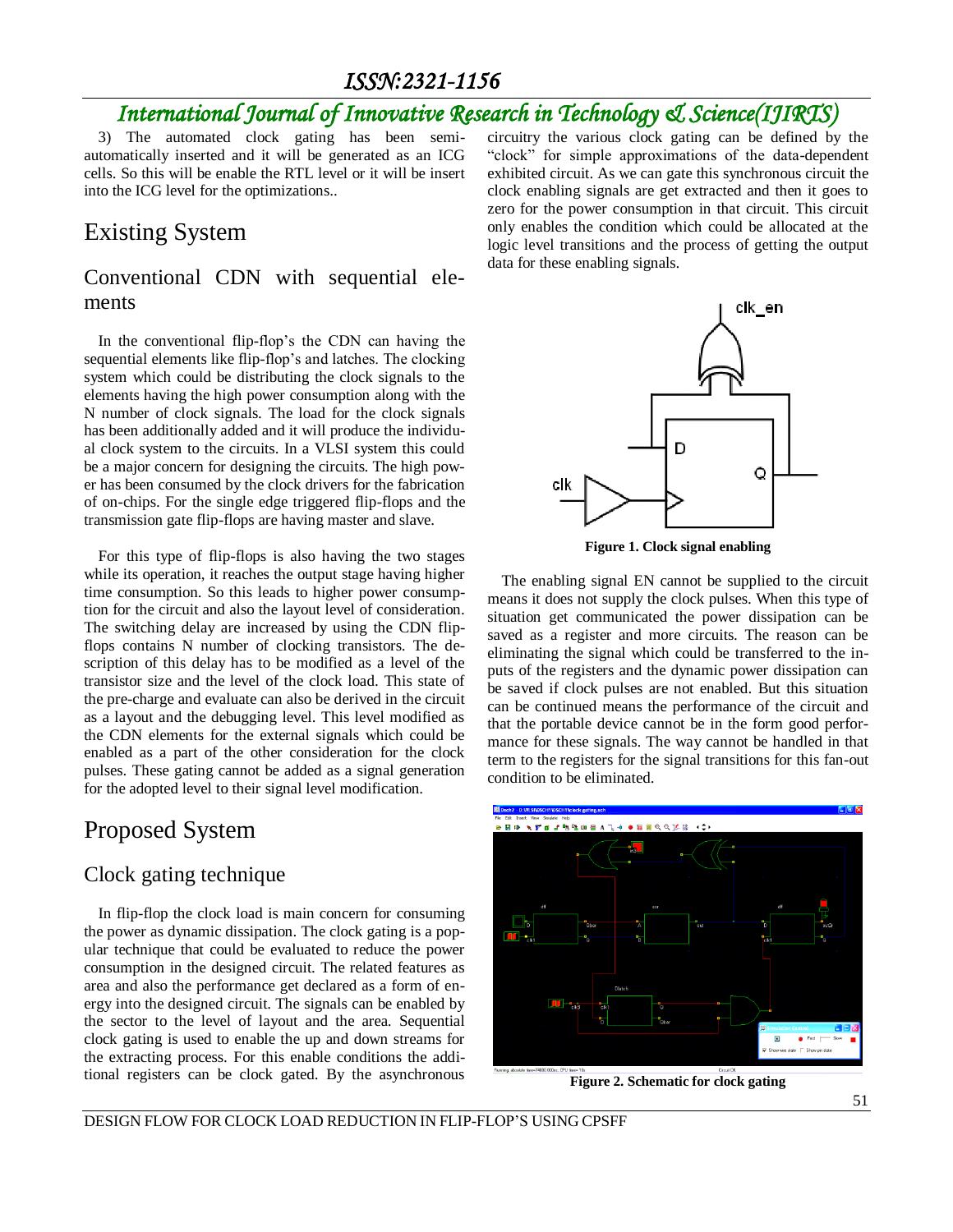## *International Journal of Innovative Research in Technology & Science(IJIRTS)*









#### Clock load reduction by using CPSFF

In the electronic circuits clock load has been a major concern for the system development and the chip manufacturing process. It could be heavily limited by using the Clocked pair shared flip-flop (CPSFF) technique. This technique has been widely used in circuit designing for the all flip-flop as CDN elements. The portable electronic devices are under this manufacturing process its getting low dynamic power consumption. This will be revealing the purpose of the system that could be considered as a part for the relevant design process for the all CDN network in the sequential circuits.

So when the power consumption becomes dramatically reduced, the heat dissipation will be limited the performance of the VLSI circuits and systems. In data control path the flip-flops and the latches are synchronous from the current design in this way. The major challenge in the VLSI low power system is the power dissipation in the sequential elements. For non-affecting the system of the sequential elements we have to perform the operation when we need to be reduce the power consumption.

So, this switching activity could be reduced and it will be generate the performance for the related sequential elements. There are two ways to reduce the switching activity: 1) conditional operation by used to eliminate the redundant data switching.2) clock gating by used to reduce the clock also. This conditional level operation could be performed as a particular scheme when we get the same output as to compare with the power consumption. The conditional operation could be in the internal node for the capturing level of the flip-flop. For this, when the input level stays in the logic one level, this internal node getting charging and also discharging without using the computation format.

In clock gating, we can have the certain level of operation to be performed as a clock signal to save the power consumption. So by using the conditional and the clock gating level is used to reduce the power by decrease the switching activity.



INTERNATIONAL JOURNAL OF INNOVATIVE RESEARCH IN TECHNOLOGY & SCIENCE | VOLUME 2, NUMBER 2,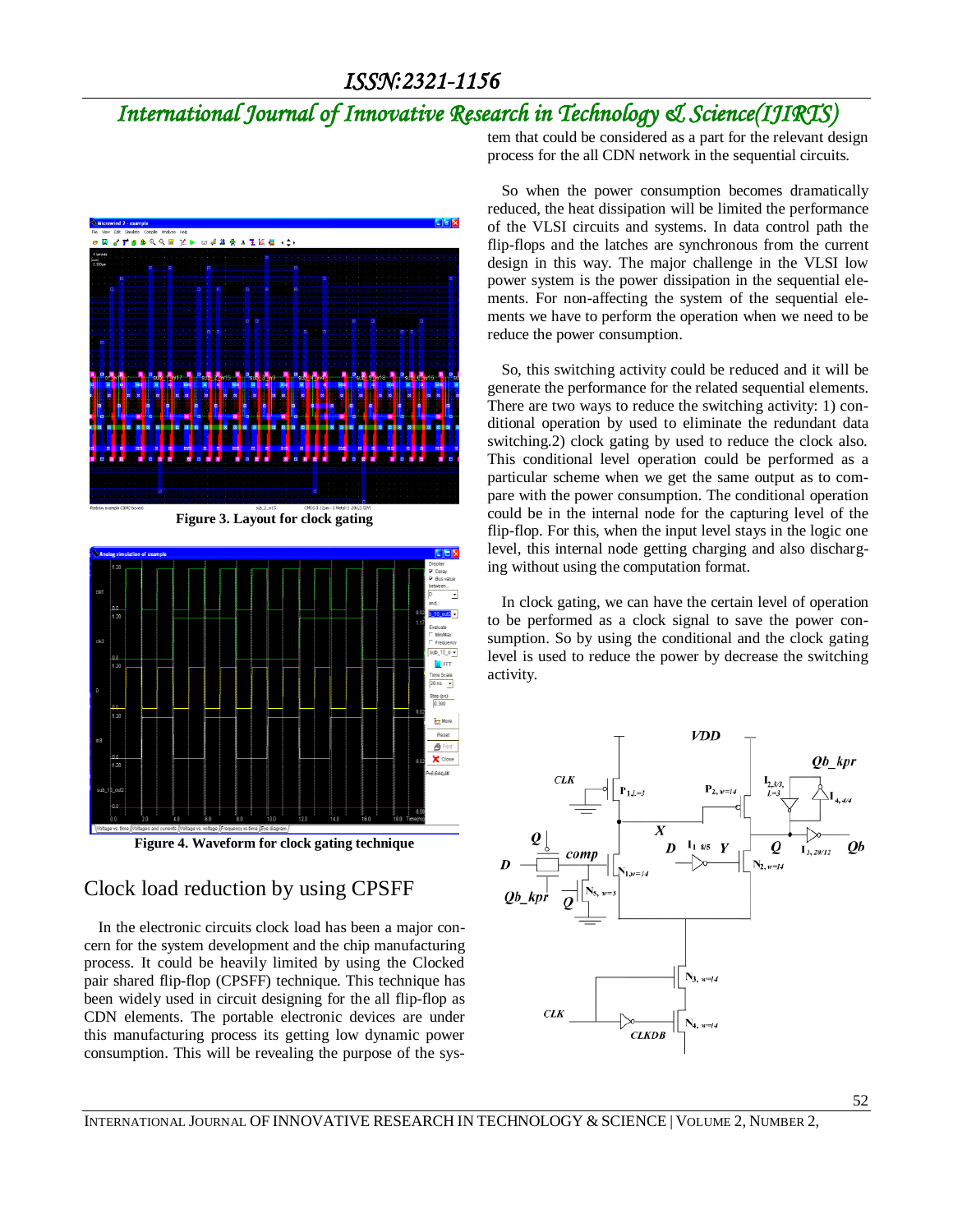## *International Journal of Innovative Research in Technology & Science(IJIRTS)*

**Figure 5. Circuit for CPSFF**

In the CPSFF (Clocked-pair shared flip-flop) clocked pair i.e (N3, N4) is shared between the first and second stage of the circuit when it could be converted as a signal level of combination. The P1 is used to charge the internal node of the P-MOS by using the pre-charged transistors as (P1, P2) in the pair of the flip-flops. Compared with this circuit description to the conditional mapping flip-flop the clocked transistor size could be reduced. According to this the clock load has been decreased as much as compared to the other conventional circuits. This circuit could be an efficient design to the external node of the transistor level. Further the N7 could be in the conditional mapping was removed as a reduction of the transistor size in the CPSFF. By using the four clocked transistor by replacing the conditional mapping level that could be heavily limited the power consumption criteria. The resulting level of this transistor output is heavily as much as compared to the conventional as 40% of the proposed system.

When we give the data input as  $D=1$ ,  $Q=0$  and Q bar=1 and then the related transistors N5 and N1 will be turn OFF and the voltage will be passed through N3 called as ground voltage. That will be pulls up the ground voltage through P2 and then it will be turn OFF. This section cannot be access as a transistor in the sequence of the voltage drop. Then for the opposite condition for this flip-flop this signaling level could be enabled and the output will be obtained from the data input. For this operation the data will be handled as 1 and then the transistor N2 will be OFF and the N1 is ON. Then the output pulls down to zero through the transistor as N2. Then the related flip-flop output could be depending on the previous output of the Q and Q bar in the additional level of the clock and the data input. This level will be across to the previous state of the section as required in the section of the data. This will be reset as a level for the created output of the particular data input. Whenever the Transmission gate of the input is always high the output transistor will be enabling. The data and the clocked transistor level in the sectional output become low.

To reduce the existing system circuit power consumption in proposed flip-flop, the output of the flip-flop always depends upon the previous stage of the flip-flop output. For this condition without giving the removal of noise pulses in the coupling of transistors, we give the initial conditions of the flip-flop. The double-edge triggering flip-flop for applying the real time version of the proposed flip-flop is to be cleared from the noise level of the existing circuit. So the proposed level circuit will give the output power consumption as very less when compared to the conventional flipflops.

#### Simulation Results

The CPSFF circuit could be drawn by using the DSCH tool and verified as by the level of the section in the designed circuit. The layout and the compilation could be verified using MICROWIND. By the level of this consideration we could find out the output as the power consumption of the proposed circuit. This design could be analyzed as the circuit in the proposed design.



**Figure 6. Schematic level for CPSFF**



**Figure 7. Layout level for CPSFF**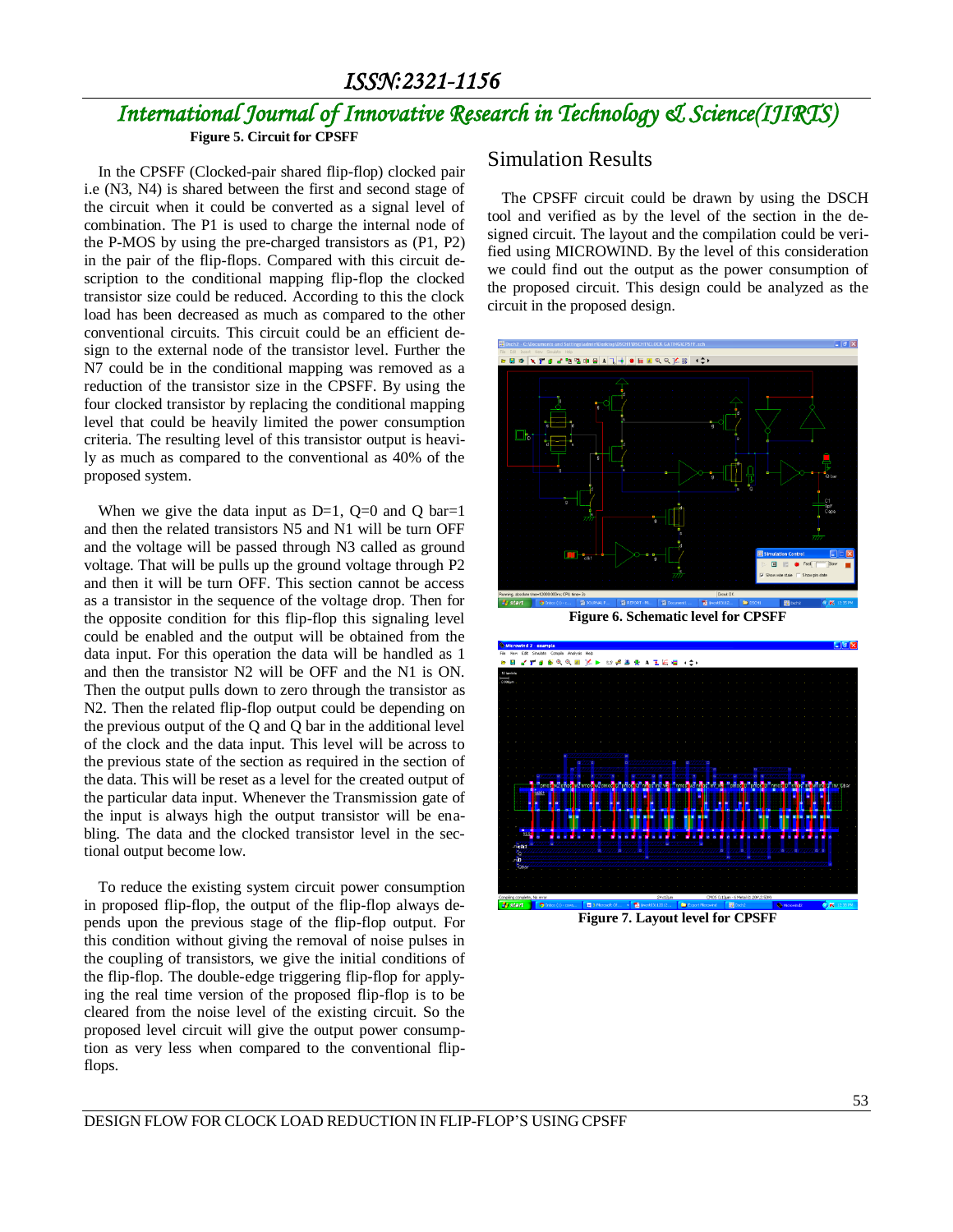## *International Journal of Innovative Research in Technology & Science(IJIRTS)*



### Conclusion

In this paper the low power design methodology and the low power flip-flop design could be drawn and verified by using the DSCH and MICROWIND. The combinational and the sequential circuits for the low power applications is more importance for the area of research in circuit designing. Here we are analyzed about the low power flip-flop applications and we present a survey regarding this application. Our experimental results are to be used to analyze the existing flipflop designs by the way of power leakage. This could be considered and followed by this proposed design to implement this survey and the evaluation of the circuits. The performance of the proposed design could not be limited as much in the conventional circuits.

#### References

- [1] V. G. Oklobdzija, Digital System Clocking—High-Performance and Low-Power Aspects. New York, NY, USA: Wiley, 2003..
- [2] L. Benini, A. Bogliolo, and G. De Micheli, "A survey on design techniques for system-level dynamic power management," IEEE Trans. Very Large Scale Integr. (VLSI) Syst., vol. 8, no. 3, pp. 299–316, Jun. 2000.
- [3] M. S. Hosny and W. Yuejian, "Low power clocking strategies in deep submicron technologies," in Proc. IEEE Intll. Conf. Integr. Circuit Design Technol., Jun. 2008, pp. 143–146.
- [4] C. Chunhong, K. Changjun, and S. Majid, "Activitysensitive clock tree construction for low power," in Proc. Int. Symp. Low Power Electron. Design, 2002, pp. 279–282.
- [5] A. Farrahi, C. Chen, A. Srivastava, G. Tellez, and M. Sarrafzadeh, "Activity-driven clock design," IEEE Trans. Comput.-Aided Design Integr. Circuits Syst., vol. 20, no. 6, pp. 705–714, Jun. 2001.
- [6] W. Shen, Y. Cai, X. Hong, and J. Hu, "Activity and register placement aware gated clock network design," in Proc. Int. Symp. Phys. Design, 2008, pp. 182–189.
- [7] M. Donno, E. Macii, and L. Mazzoni, "Power-aware clock tree planning," in Proc. Int. Symp. Phys. Design, 2004, pp. 138–147.
- [8] SpyGlass Power [Online]. Available: http://www.atrenta.com/solutions/spyglassfamily/spyglass-power.htm
- [9] S. Wimer and I. Koren, "The Optimal fan-out of clock network for power minimization by adaptive gating," IEEE Trans. Very Large Scale Integr. (VLSI) Syst., vol. 20, no. 10, pp. 1772–1780, Oct. 2012.
- [10] Y.-T. Chang, C.-C. Hsu, M. P.-H. Lin, Y.-W. Tsai, and S.-F. Chen, "Post-placement power optimization with multi-bit flip-flops," in Proc. IEEE/ACM Int. Conf. Comput., Aided Design, Nov. 2010, pp. 218– 223.
- [11] I. H.-R. Jiang, C.-L. Chang, Y.-M. Yang, E. Y.-W. Tsai, and L. S.-F. Cheng, "INTEGRA: Fast multi-bit flip-flop clustering for clock power saving based on interval graphs," in Proc. Int. Symp. Phys. Design, 2011, pp. 115–121.
- [12] N. Magen, A. Kolodny, U. Weiser, and N. Shamir, "Interconnect-power dissipation in a microprocessor," in Proc. Int. Workshop Syst. Level Int. Predict., 2004, pp. 7–13.
- [13] M. Muller, S. Simon, H. Gryska, A. Wortmann, and S. Buch, "Low power synthesizable register files for processor and IP cores," IEEE Trans. Very Large Scale Integr. (VLSI) Syst., Low-Power Design Tech., vol. 39, no. 2, pp. 131–155, Mar. 2006.
- [14] Low Skew—Low Power CTS Methodology in SOC Encounter for ARM Processor Cores. (2009) [Online].Available:http://www.cadence.com/cdnlive/l ibrary/Documents/2009/EMEA/DI10\_Dave\_Kinjal\_A RM\_FINAL.pdf
- [15] W. Aloisi and R. Mita, "Gated-clock design of linearfeedback shift registers," IEEE Trans. Circuits Syst., II, Brief Papers, vol. 55, no. 5, pp. 546–550, Jun. 2008.
- [16] V. Kolmogorov, "Blossom V: A new implementation of a minimum cost perfect matching algorithm," Math. Programm. Comput. vol. 1, no. 1, pp. 43–67, Jan. 2009.
- [17] E. Balas and M. W. Padberg, "Set partitioning: A survey," SIAM Rev., vol. 18, no. 4, pp. 710–760, Oct. 1976.
- [18] C. Chunhong, K. Changjun, and M. Sarrafzadeh, "Activity-sensitive clock tree construction for low power," in Proc. Int. Symp. Low Power Electron. Design, 2002, pp. 279–282.